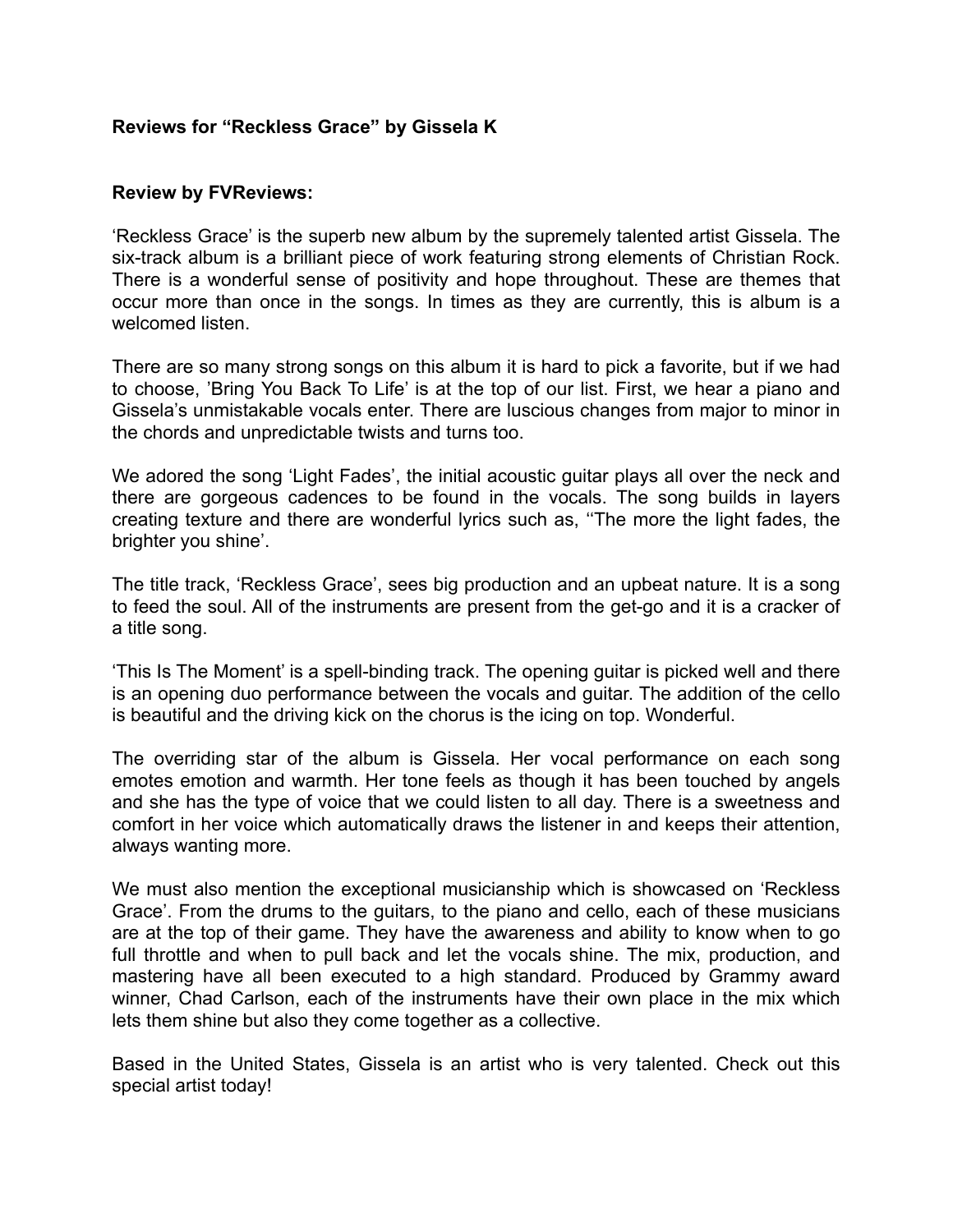## **Review by Lifeofcreed.com:**

First let me start off saying, Gissela's voice is amazing! Her upcoming album Reckless Grace is beautiful. It's an album that even if the genre of music is not your style, you'll still stop to listen to the song that's playing, her voice draws you in.

The first song "The More the Light Fades" is on point – Gissela's vocals, the arrangement of the song, the lyrics are remarkable. It's Christian with a hint of country. Next follows the album title song "Reckless Grace". When you listen to Gissela's voice, you can hear her passion for the Lord. This song is the perfect example of that. You not only hear it, but the lyrics say it as well. She's going to love with reckless grace every moment. This is not a love song, to a significant other. This is her love for God.

"Bring You Back to Life" her vocals are outstanding and the perfect song. "What it Means" is another one of my favorites on the album. The lyrics... beautiful. "Keep walking on when my eyes can't see. That's what it means to believe." The lyrics are powerful. It's a song, that you should close your eyes and listen to really hear the song. Don't just listen to the music and words, but listen to the message, feel the message.

"Your Love Never Ends" just brings you to a peaceful state with a slower tempo. This song is all about how God's love never ends and that you can always turn to God. When you lose your way, he'll bring you back around. No matter what he'll love you.

Closing out the album is "This is the Moment". I knew it would be one of my favorites the moment it started playing. This song is all about no matter where you are in life, this is the moment – change for the better, give yourself to God.

Overall, the amazingness of this album, it's hard to put into words. When you think for Sunday Soulfood, this is the meal to feed your mind and soul. Make sure to mark your calendar for the release of Reckless Grace on February 1st.

# **Review by Tabitha Fair, recording artist and vocal coach**

Gissela's "Reckless Grace" album is beautifully anointed. Her heart for Christ pours out as she sings so sweetly about her faith.

I felt such hope as I was listening. The production is absolutely stunning along with Gissela's gorgeous vocals. "Reckless Grace" is truly heavenly. You'll wanna start everyday out with this record!